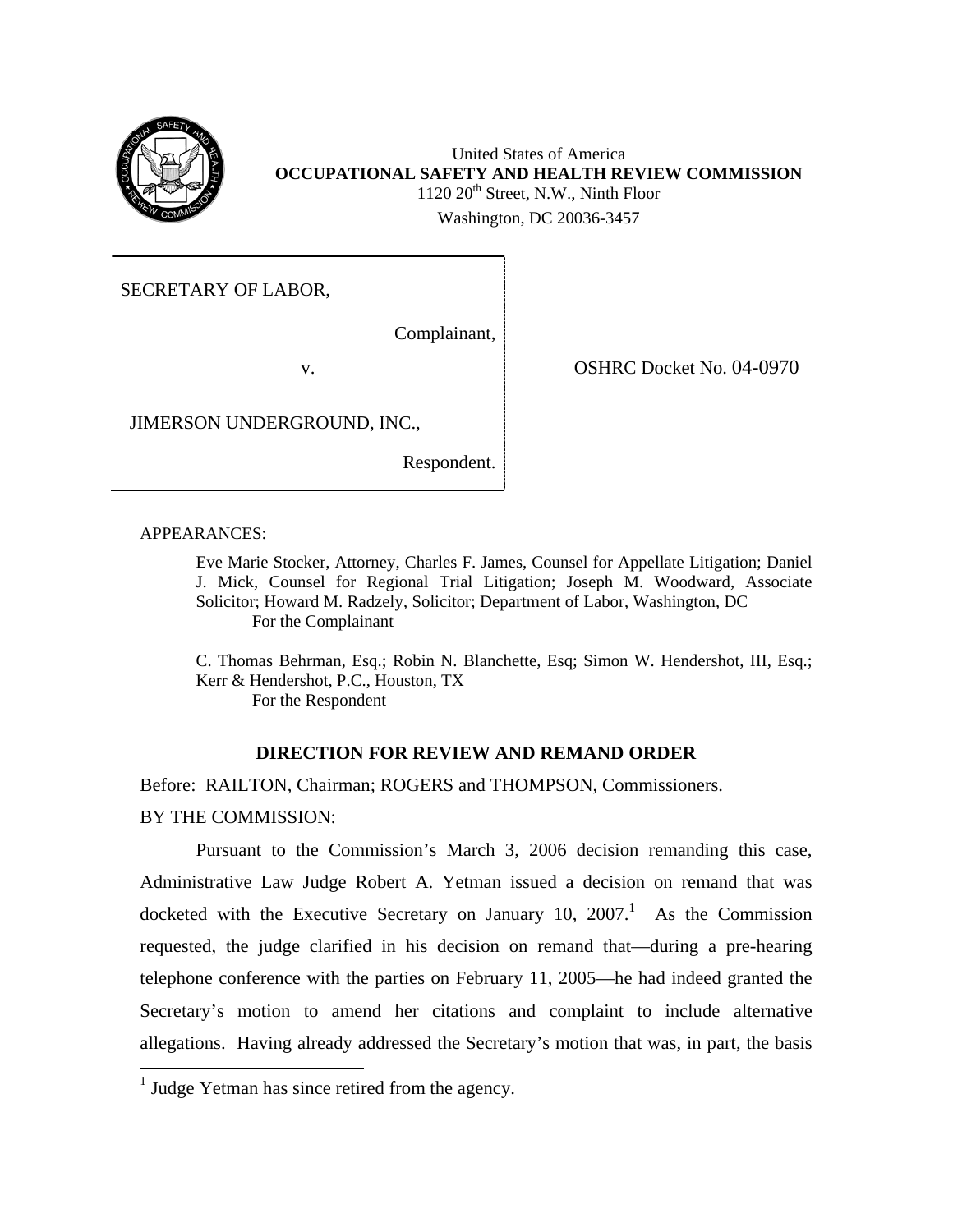for the Commission's remand, Judge Yetman returned this case to the Commission "for action it deems appropriate." For the following reasons, we, *sua sponte*, direct this case for review and remand it to the Chief Administrative Law Judge for reassignment.

#### **Background**

 These proceedings arose from a fatal manhole accident involving several employees of Jimerson Under-Ground, Inc. ("Jimerson") and its subcontractor. Subsequent inspections conducted by the Occupational Safety and Health Administration (OSHA) resulted in OSHA issuing two citations to Jimerson on May 7, 2004, for alleged violations of various general industry standards. Jimerson timely contested these citations.

On July 21, 2004, the Secretary filed her complaint, and on August 9, 2004, Jimerson filed its answer that—in addition to other averments—denied the applicability of the cited general industry standards to its activities. The matter was then assigned to Judge Yetman, who subsequently received various pleadings and motions from the parties. On February 10, 2005, five days before the start of the hearing, the Secretary filed her Third Motion to Amend the Complaint and Citations. The Secretary sought to allege, in the alternative, violations of several construction standards, as well as section 5(a)(1) of the Occupational Safety and Health Act ("the Act"), 29 U.S.C. §§ 651-678.

On February 11, 2005, a pre-hearing telephone conference took place between the parties and the judge during which the Secretary's motion to amend was discussed. However, the record did not memorialize Judge Yetman's ruling—made, according to his January 10, 2007 decision on remand, during this telephone conference—that the Secretary's Third Motion to Amend Complaint and Citations was granted. On August 8, 2005, Judge Yetman issued a decision and order affirming the citations as alleged under the general industry standards.

On September 9, 2005, this case was directed for review and came before the Commission for the first time. In our decision dated March 6, 2006, we found that: (1) Jimerson's activities constituted "construction work" and therefore, were governed by the construction standards; and (2) "nothing in the record  $\lceil \cdot \rceil$  show [ed] that the judge ever ruled on the Secretary's motion to amend" her complaint and citations to allege, in the alternative, that Jimerson violated provisions of the construction standards and section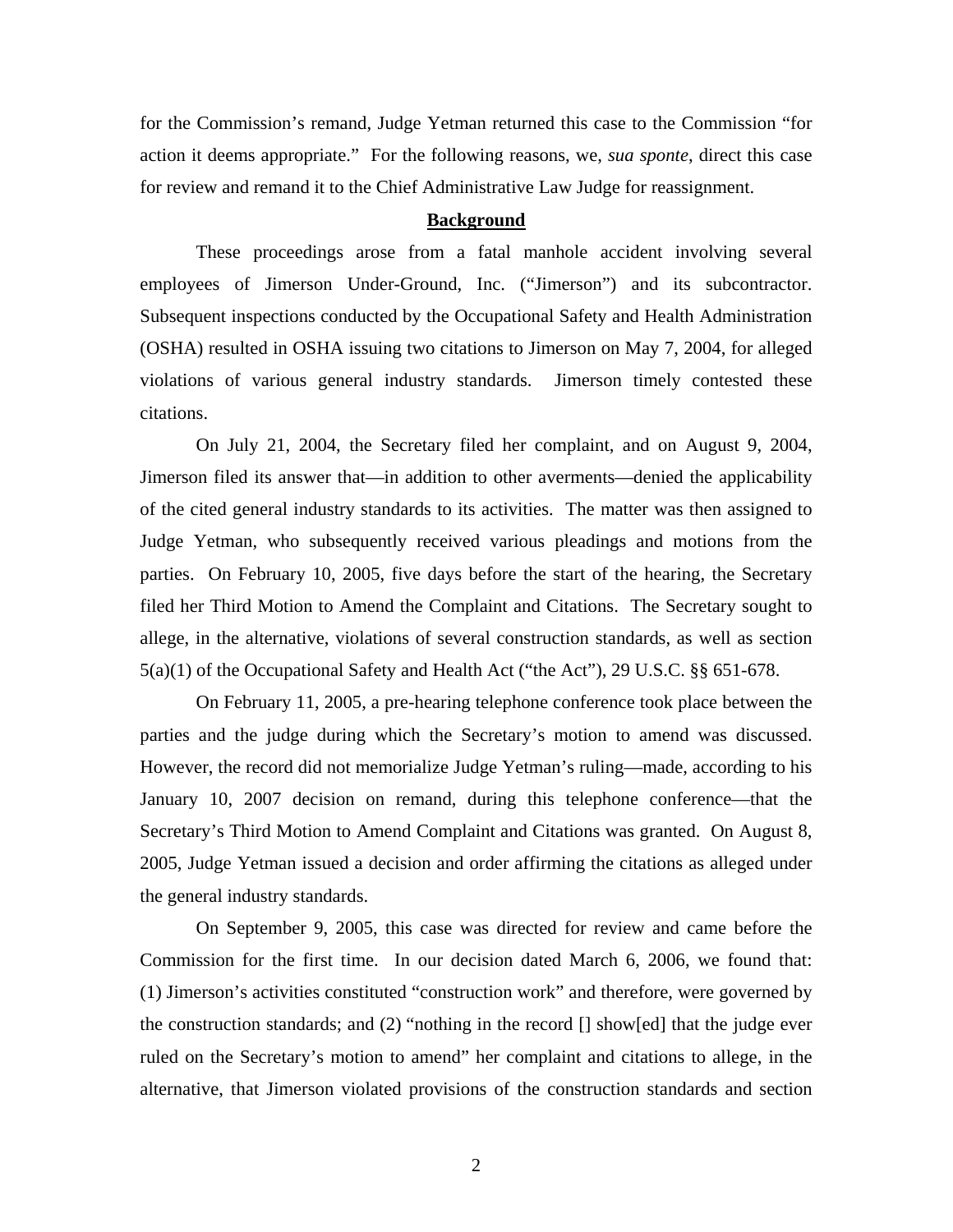5(a)(1) of the Act. *Jimerson Under-Ground, Inc.,* 21 BNA OSHC 1459 (No. 04-0970, 2006). Thus, we remanded the case to the judge to rule on the Secretary's motion to amend and to conduct any further proceedings as necessary.

#### **Discussion**

Upon consideration of the judge's January 10, 2007, decision on remand, we conclude that this matter is not ripe for review by the Commission. Whenever a judge files a decision with the Executive Secretary for docketing, Commission Rule 90(a) requires, in relevant part, the following:

The decision shall . . . include findings of fact, conclusions of law, and the reasons or bases for them, on all material issues of fact, law or discretion presented on the record. The decision shall include an order affirming, modifying or vacating each contested item and each proposed penalty, or directing other appropriate relief.

29 C.F.R. § 2200.90(a). While Judge Yetman's remand decision clarified that he had in fact ruled on the Secretary's motion to amend, it nonetheless failed to resolve *all* the issues the Commission placed before the judge on remand.

 Specifically, the judge's decision and order neither addressed nor analyzed the Secretary's alternative allegations under the construction standards, as well as section  $5(a)(1)$  of the Act, in view of our holding that the originally cited general industry standards did not apply to the cited conditions because Jimerson was engaged in "construction work." We, thus, have little choice but to determine that the judge's decision on remand fails to satisfy the requirements for a decision as set forth in Commission Rule 90(a). *See Pettey Oil Fields Serv., Inc.*, 21 BNA OSHC 1638, 1639 (No. 05-1039, 2006). Therefore, the judge's decision should not have been filed for docketing with the Executive Secretary.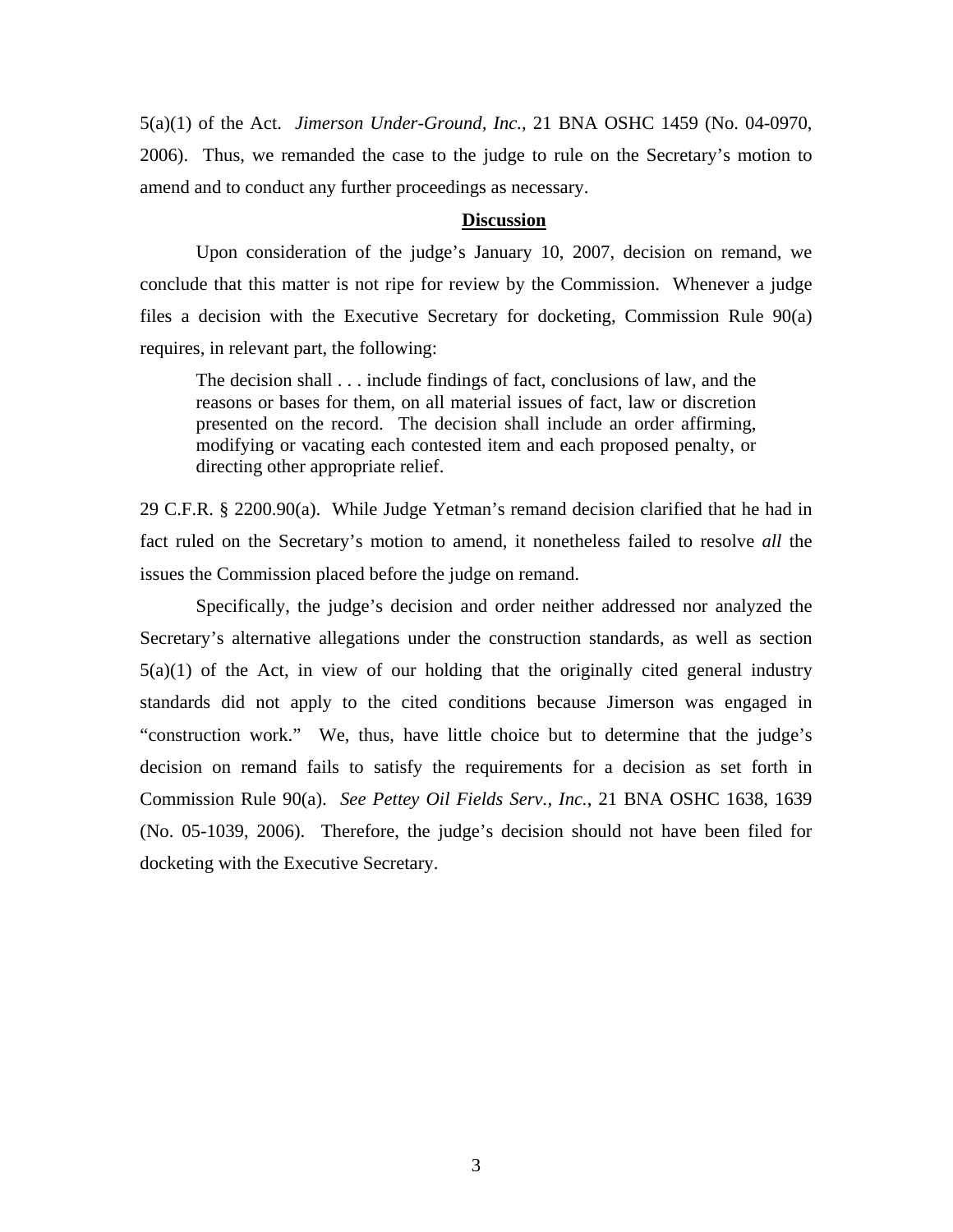Accordingly, we direct review of this case and remand the matter to the Chief Administrative Law Judge for assignment and resolution of the outstanding issues consistent with this opinion.

SO ORDERED.

 $\frac{|S|}{|S|}$ 

W. Scott Railton Chairman

 $\frac{|S|}{|S|}$ 

 Thomasina V. Rogers Commissioner

 $\frac{1}{s}$ /s/ $\frac{1}{s}$ 

Horace A. Thompson III Dated: February 8, 2007 Commissioner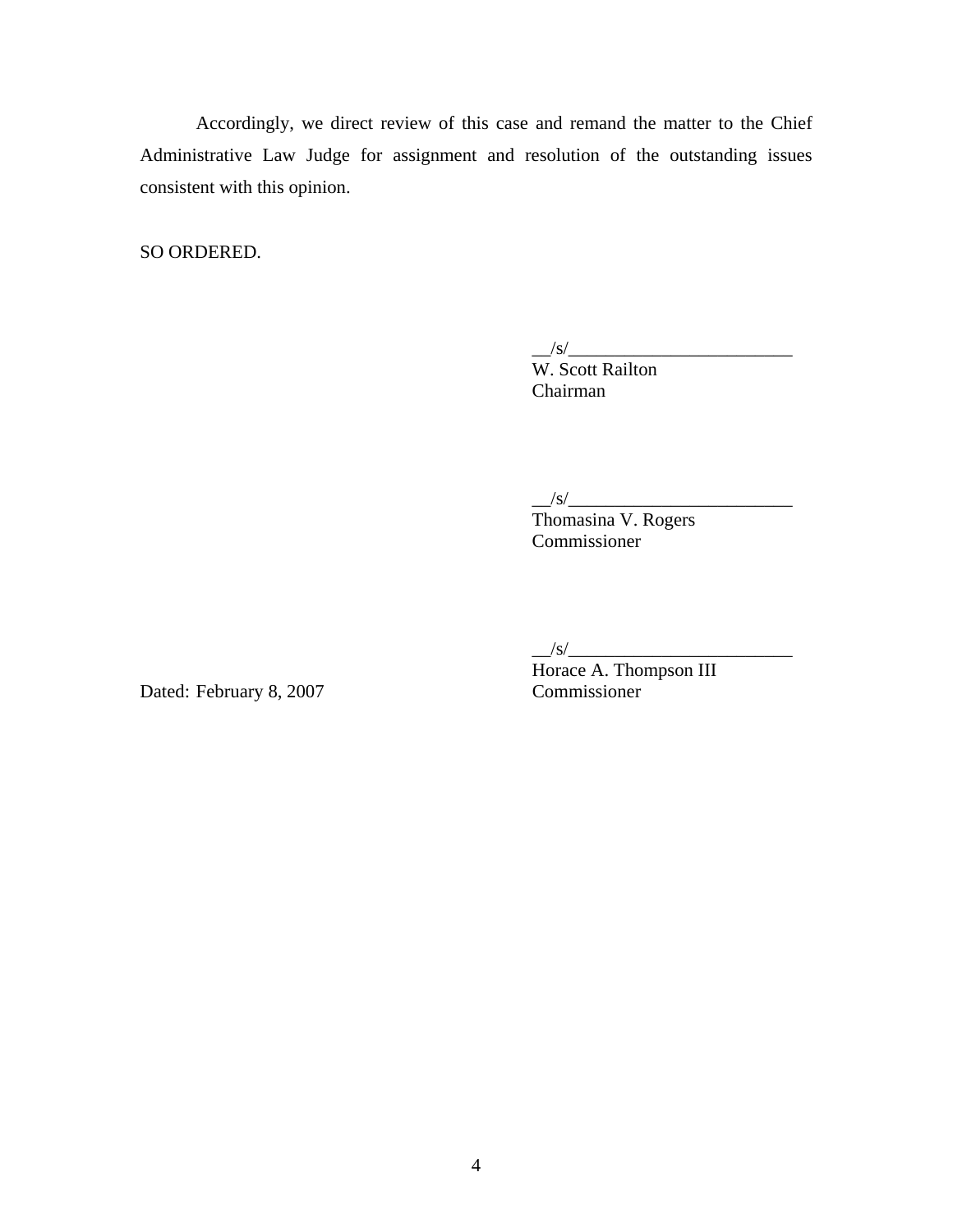

 United States of America **OCCUPATIONAL SAFETY AND HEALTH REVIEW COMMISSION** 1244 Speer Boulevard, Room 250 Denver, Colorado 80204-3582

Phone: (303) 844-3409 **Fax:** (303) 844-3759

### SECRETARY OF LABOR,

Complainant,

v. COSHRC DOCKET NO. 04-0970

JIMERSON UNDERGROUND, INC., and its successors,

Respondent.

## **DECISION AND ORDER**

The Commission has remanded this matter to the undersigned for a ruling on Complainant's motion to amend the citation and complaint filed on February 10, 2005; five days prior to the hearing scheduled to commence on February15, 2005. On Friday, February 11, 2005, a telephone conference was held between the parties and the undersigned (TR 12) at which time arguments were heard from both parties with respect to the motion to amend. The motion was granted at that time and Respondent filed a written amended answer to the amended complaint on February14, 2005. (TR 10, 19, Exhibit J-29). Respondent denied the allegations contained in the amended complaint. Thus, the Commission now seeks a ruling which was made prior to the hearing and known by both parties prior to the commencement of the hearing.<sup>1</sup> Moreover, both parties presented their respective cases based upon the knowledge that Complainant's motion to amend the citation and complaint had been granted. Indeed, the Commission, in its briefing order issued pursuant to the notice of direction for review, raised as an issue to be discussed by the parties,

<sup>&</sup>lt;sup>1</sup>The discussion between the parties and the undersigned at the beginning of the hearing related to Respondent's motion for a continuance; not Complainant's motion to amend.